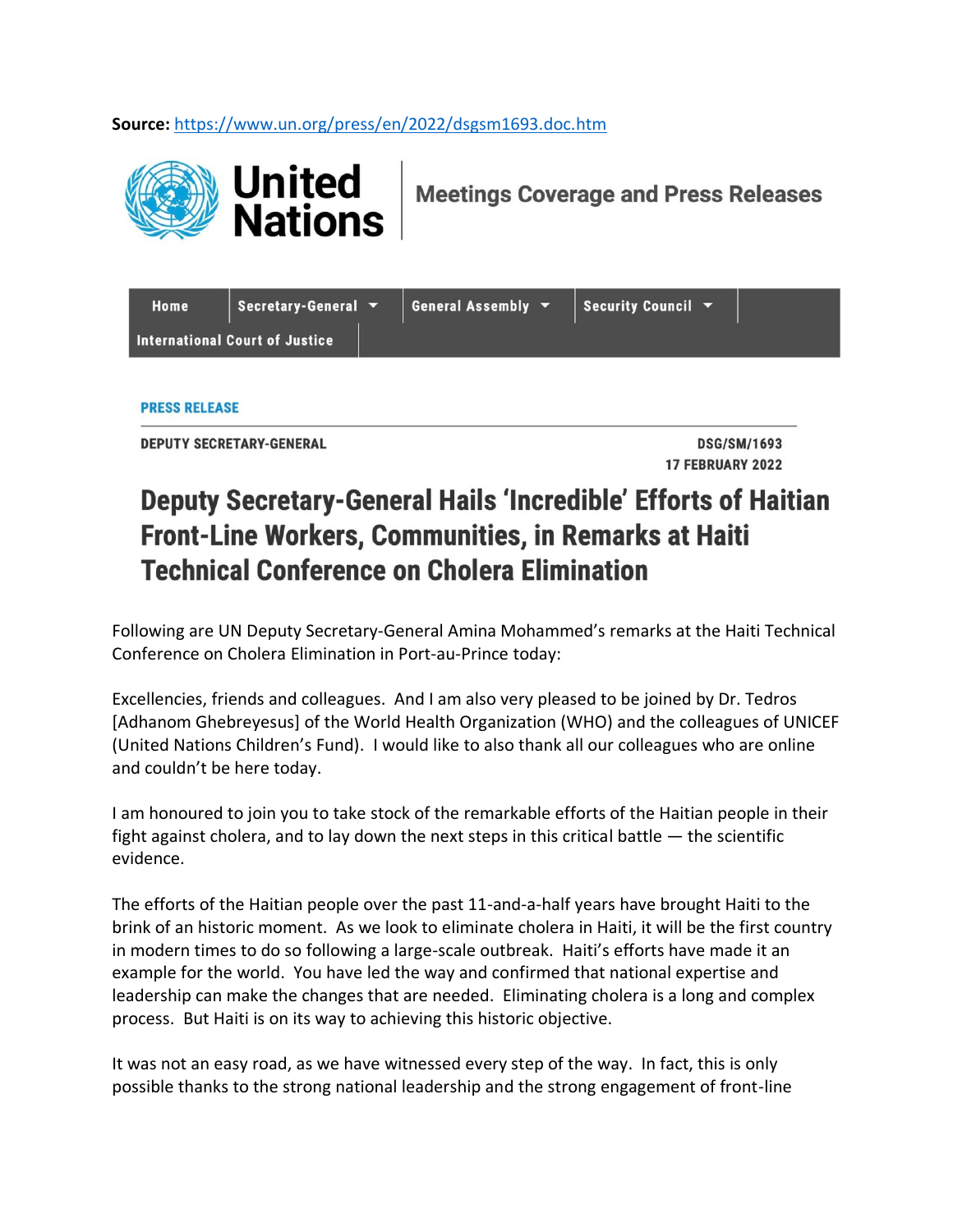workers and communities. The decisive leadership of national authorities has been truly remarkable — including the Ministry of Health and Population and DINEPA, the national water and sanitation agency. The dedication of front-line workers throughout the country has been truly inspiring.

I still carry vivid memories of these front-line workers that I witnessed, their incredible efforts, during my visit in 2017, when cholera was still spreading through the country. In the years before the visit, and in the years since, more than 60 rapid-response teams worked in close coordination with the Government to respond to every suspected cholera case.

With an innovative strategy called "labo-moto", nurses across the country collected samples, while motorbike drivers were organized to transport the samples to the labs that partners worked so hard to establish. Authorities, communities and their partners worked tirelessly to ensure clean water was available and sanitation systems were installed and improved wherever and whenever an outbreak was identified.

The Secretary-General and I were honoured to accompany these efforts. We are also grateful for the support of the international and national partners that have helped to make all of this possible — in particular, our deep gratitude to WHO, to UNICEF, to UNDP (United Nations Development Programme), PAHO (Pan American Health Organization), all who have made the elimination of cholera in Haiti an absolute priority.

It is precisely because of this combination of ambition, national leadership, community engagement, targeted investments and partnerships that we are able to hold today's conference — not to celebrate the achievements to date, but to give another push, together, to ensure that we can close the tragic chapter of cholera as quickly as possible.

Today offers an opportunity to look closely at all the scientific evidence that confirms that transmission has been interrupted and to determine the next steps to cross the finish line. We must remain focused and determined as we look ahead. The final mile is never an easy one.

These next steps will be critical, not only for Haiti, but for all countries experiencing outbreaks of cholera around the world. Clear and measurable criteria will be essential to guide the next phase, and ultimately, to allow us to close this tragic chapter in Haiti's history with dignity.

But let's be clear: when Haiti leaves cholera behind, we will continue to draw attention to the victims and survivors of cholera and their communities. We cannot and should not forget the victims and the communities that have been most severely affected by this deadly but avoidable disease. I have met many of these courageous survivors in previous visits, and we will continue to accompany them in their future endeavours.

While nothing can erase the past, I am hopeful that our joint efforts and continued support for the people of Haiti can be seen as yet another step in our new relationship. The United Nations remains side by side with the Haitian authorities and the people to not only win the battle